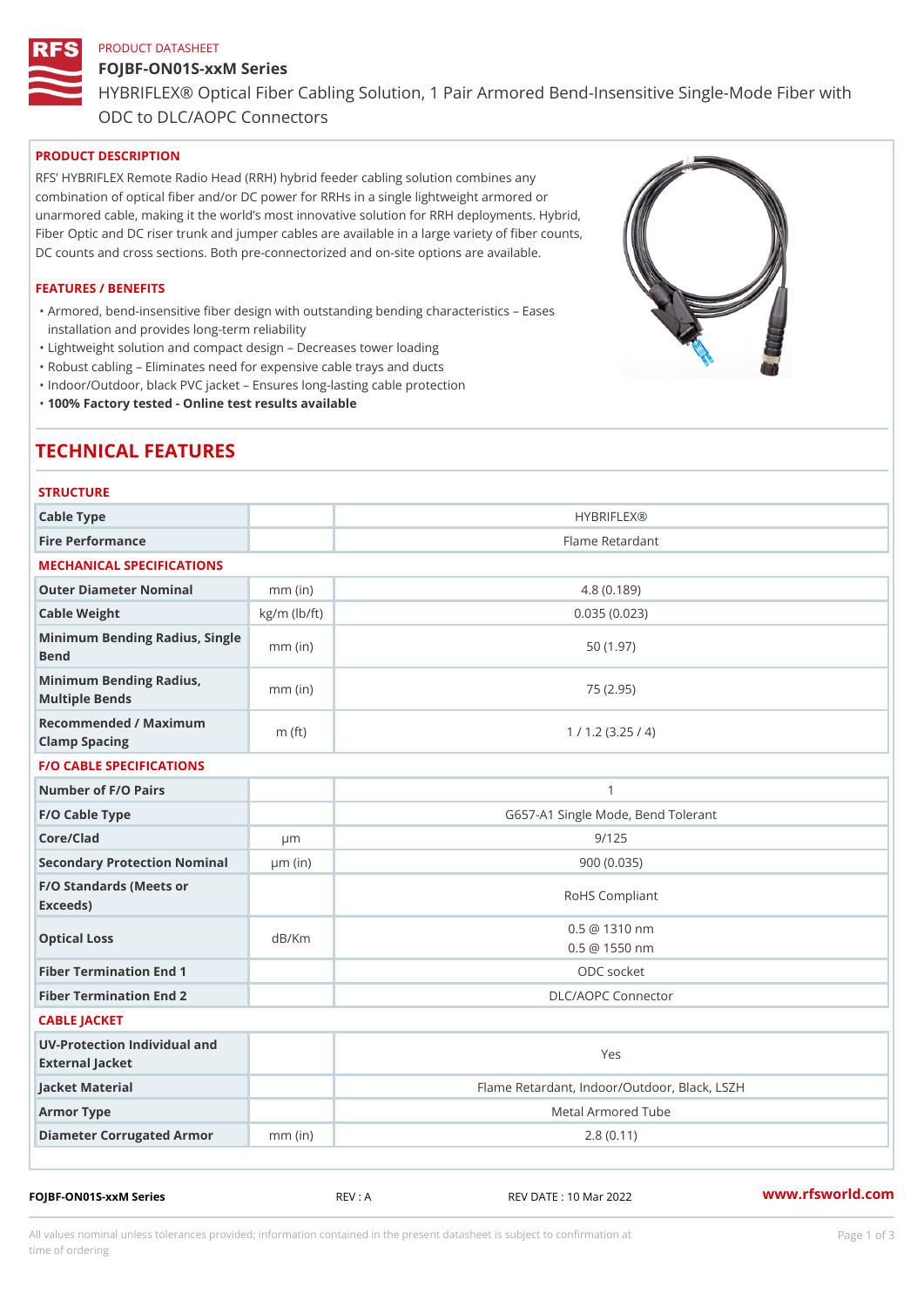#### PRODUCT DATASHEET

FOJBF-ON01S-xxM Series HYBRIFLEX® Optical Fiber Cabling Solution, 1 Pair Armored Bend-Inse ODC to DLC/AOPC Connectors

| TESTING AND ENVIRONMENTAL |  |  |  |  |
|---------------------------|--|--|--|--|
|---------------------------|--|--|--|--|

| Storage Temperature              | $^{\circ}$ C ( $^{\circ}$ F $\vert$ | $-40$ to $70$ ( $-40$ to $158$ ) |
|----------------------------------|-------------------------------------|----------------------------------|
| Operation Temperature            | $^{\circ}$ C ( $^{\circ}$ F $\vert$ | $-40$ to 65 ( $-40$ to 149)      |
| Installation Temperature °C (°F) |                                     | $-20$ to 65 ( $-4$ to 149)       |

#### EXTERNAL DOCUMENT LINKS

Installation Guidelwinessad On-line Factory Te[s](https://www.rfsworld.com/pictures/userfiles/programs/AAST Latest Version.zip)teResults:

#### NOTES

Optimized for Nokia RRH

## ADDITIONAL ASSEMBLIES - ODC TO DLC

| Length, m    | Model Number                   |
|--------------|--------------------------------|
| $\mathbf{1}$ | $HA - FOJBF - OL - 01SM - 1$   |
| -3           | $HA - FOJBF - OL - 01SM - 3$   |
| 5            | $HA - FOJBF - OL - 01SM - 5$   |
| 10           | $HA - FOJBF - O L - 01SM - 10$ |
| 20           | $HA-FOJBF-OL-01SM-20$          |

| Length, rn | Model Number       |
|------------|--------------------|
| -3         | $FOJBF-OBO1S-OO3M$ |
| -5         | $FOJBF-OBO1S-OO5M$ |

Length, m Model Number FOJBF-ON01S-003M FOJBF-ON01S-005M FOJBF-ON01S-010M FOJBF-ON01S-020M

# ADDITIONAL ASSEMBLIES - ODC TO DLC/FULLAXS

| Length, m      | Model Number                  |
|----------------|-------------------------------|
|                | $HA - FOJBF - OA - 01SM - 1$  |
| 3              | $HA - FOJBF - OA - 01SM - B$  |
| 5              | $HA - FOJBF - OA - 01SM - 5$  |
| 1 <sub>0</sub> | $HA - FOJBF - OA - 01SM - 10$ |
| 20             | $HA - FOJBF - OA - 01SM - 20$ |
| 30             | HA-FOJBF-OA-01SM-30           |

#### ADDITIONAL ASSEMBLIES - ODC TO DLC/NB ADDITIONAL ASSEMBLIES - ODC TO DLC/R2CT

| Length, m | Model Number       |
|-----------|--------------------|
| - 3       | FOJBF-OC01S-003M   |
| 5         | $FOJBF-OCO1S-005M$ |
| 10        | FOJBF-OC01S-010M   |
| 20        | FOJBF-OC01S-020M   |

#### ADDITIONAL ASSEMBLIES - ODC TO DLC/AOPC ADDITIONAL ASSEMBLIES - ODC TO DLC/AOPA

| Length, m | Model Number        |
|-----------|---------------------|
| 3         | $FOJBF-OPAO1S-003M$ |
| 5         | $FOJBF-OPAO1S-005M$ |

|  |  |  | FOJBF-ON01S-xxM Series |  |  |
|--|--|--|------------------------|--|--|

Series REV: A REV DATE: 10 Mar 2022 WWW.rfsworld.com

All values nominal unless tolerances provided; information contained in the present datasheet is subject to Pcapgelio an atio time of ordering